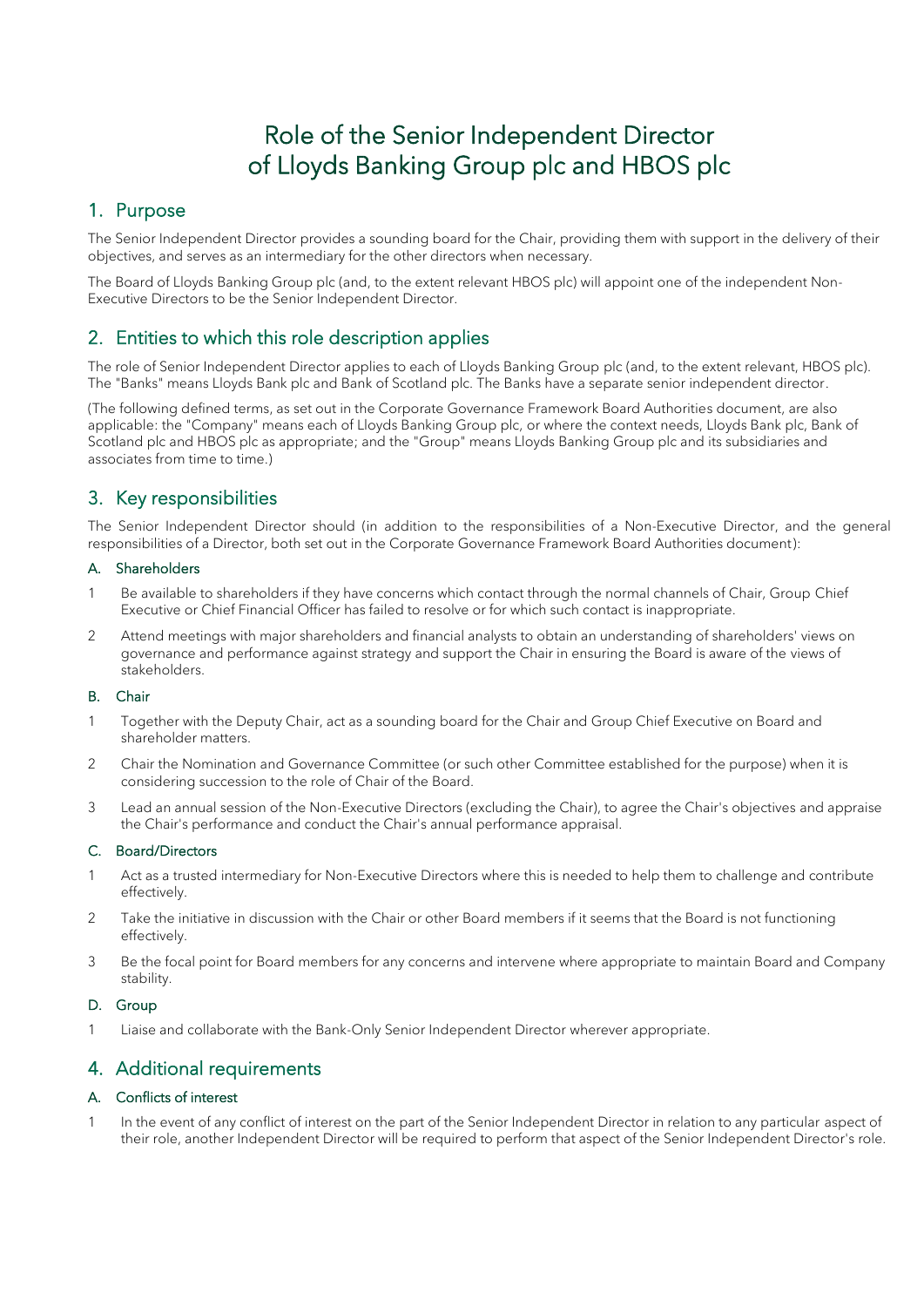### B. Time commitment

1 The Senior Independent Director will be expected to commit sufficient time as required to the role, which will include committing significantly more time to the role in exceptional circumstances.

#### C. Tenure

1 The Senior Independent Director should stand for election at the first AGM following their appointment and, absent any objection from the Board or the Senior Independent Director's desire to retire, should stand for re-election on an annual basis.

### D. Independence

1 The Senior Independent Director should be independent on appointment and throughout their tenure.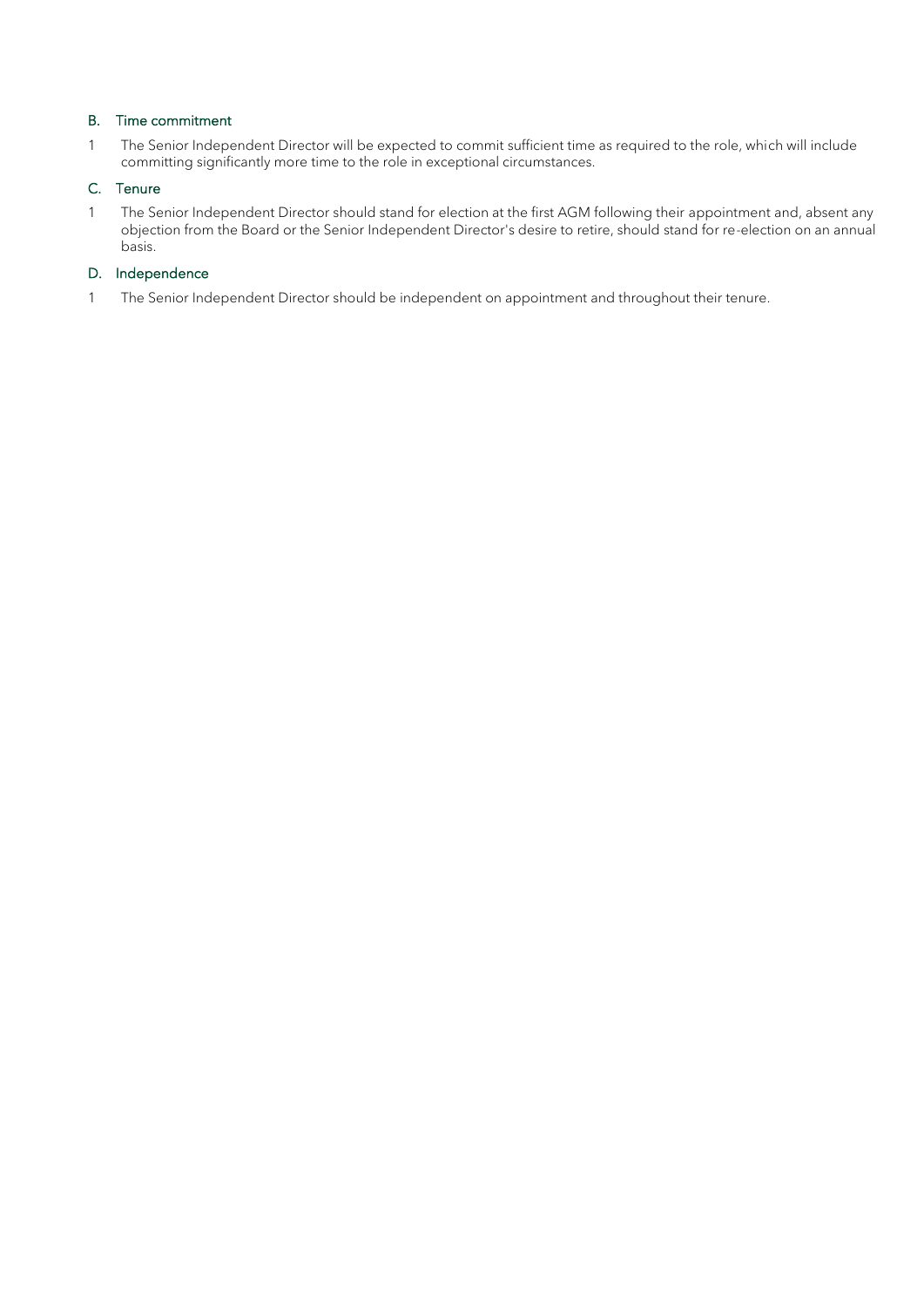# Role of the Bank-Only Senior Independent Director of Lloyds Bank plc and Bank of Scotland plc

### 1. Purpose

Together with the Senior Independent Director and the Deputy Chair, the Bank-Only Senior Independent Director provides a sounding board for the Chair, providing them with support in the delivery of their objectives, and serves as an intermediary for the other directors when necessary.

The Boards of the Banks will each appoint one of the RFB-Only NEDs to be the Bank-Only Senior Independent Director.

### 2. Entities to which this role description applies

The role of Bank-Only Senior Independent Director applies to each of the Banks. The "Banks" means Lloyds Bank plc and Bank of Scotland plc. Lloyds Banking Group plc (and, to the extent relevant, HBOS plc) has a separate senior independent director.

### 3. Key responsibilities

The Bank-Only Senior Independent Director should (in addition to the responsibilities of a Non-Executive Director, and the general responsibilities of a Director, both set out in the Corporate Governance Framework Board Authorities document):

### A. Chair

- 1 Together with the Senior Independent Director and Deputy Chair, act as a sounding board for the Chair (or the Deputy Chair, as appropriate) and Group Chief Executive on Board matters.
- 2 Lead an annual session of the Non-Executive Directors (excluding the Chair), to agree the Chair's objectives and appraise the Chair's performance, and conduct the Chair's annual performance appraisal.
- 3 Where the Chair has a personal conflict, chair the relevant Bank Board (or both of the Banks' Boards as necessary) in whole or in part – if there is a disagreement as to whether the Chair has a personal conflict, the view of the majority (being two) of the RFB-Only NEDs would prevail.
- 4 Where a matter has been identified as an RFB Conflict Matter, chair the meeting for the duration of the item involving an RFB Conflict Matter if requested by the majority (being two) of the RFB-Only NEDs.

### B. Boards/directors

- 1 Together with the Senior Independent Director, act as a trusted intermediary for Non-Executive Directors where this is needed to help them to challenge and contribute effectively.
- 2 Together with the Senior Independent Director, take the initiative in discussion with the Chair or other Board members if it should seem that either Board is not functioning effectively.
- 3 Together with the Senior Independent Director, be the focal point for Board members for any concerns and intervene where appropriate to maintain Board and Company stability.

### C. Group

- 1 Liaise and collaborate with the Senior Independent Director.
- 2 Hold a secondary reporting line from the Banks' Risk Officer (the primary reporting line from the Banks' Risk Officer will be held by the Chief Risk Officer).
- 3 Undertake, jointly with the Chief Risk Officer, the performance evaluation of the Banks' Risk Officer.
- 4 Ensure that those aspects of the firm's affairs for which the Group Chief Executive is responsible for managing are in compliance with the ring-fencing requirements.

### 4. Additional requirements

#### A. Conflicts of interest

1 In the event of any conflict of interest on the part of the Bank-Only Senior Independent Director in relation to any particular aspect of their role, another RFB-Only NED will be required to perform that aspect of the Bank-Only Senior Independent Director's role.